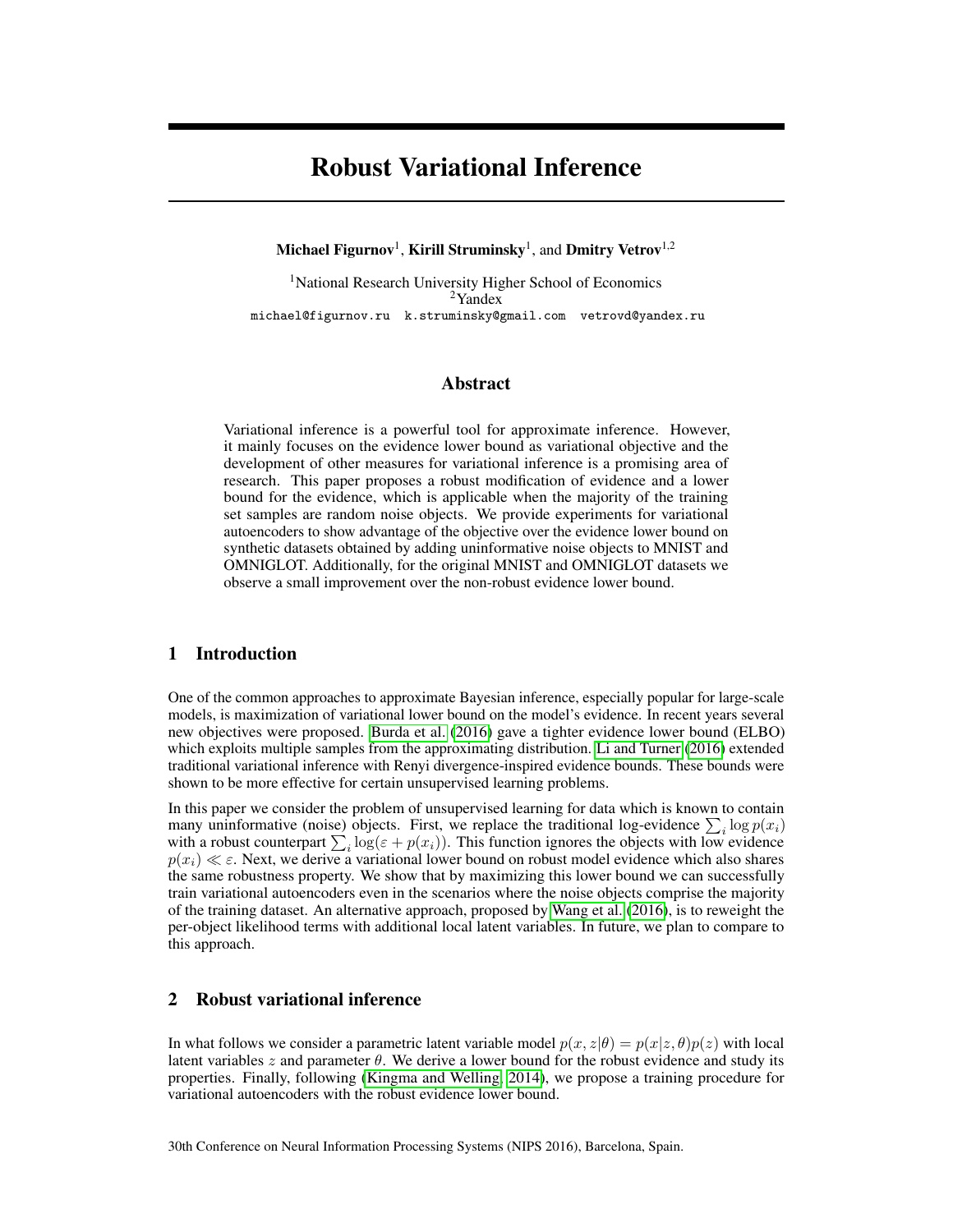#### 2.1 Robust evidence lower bound

We start off with the robust log-evidence  $\sum_{i=1}^{N} \log(\varepsilon + p(x_i|\theta))$ . First, we rewrite it for each sample:

$$
\log\left[\varepsilon + p(x_i|\theta)\right] = \log\left[\mathbb{E}_{q(z_i|x_i,\phi)}\left(\varepsilon + \frac{p(x_i,z_i|\theta)}{q(z_i|x_i,\phi)}\right)\right]
$$
(1)

and then apply Jensen's inequality to obtain the robust evidence lower bound  $\mathcal{L}_{\varepsilon}(X, \theta, \phi)$ 

$$
\sum_{i=1}^{N} \log(\varepsilon + p(x_i|\theta)) \ge \sum_{i=1}^{N} \mathbb{E}_{q(z_i|x_i,\phi)} \log \left[\varepsilon + \frac{p(x_i,z_i|\theta)}{q(z_i|x_i,\phi)}\right] = \mathcal{L}_{\varepsilon}(X,\theta,\phi). \tag{2}
$$

The robust evidence bound is tight when the variational distribution  $q(z_i|x_i, \phi)$  is the true posterior  $p(z_i|x_i, \theta).$ 

This objective exhibits robustness to the objects with the low value of  $\frac{p(x_i, z_i|\theta)}{q(z_i|x_i, \phi)}$ . For a fixed sample  $(x_i, z_i)$  explicit computation gives

$$
\nabla \log \left[ \varepsilon + \frac{p(x_i, z_i | \theta)}{q(z_i | x_i, \phi)} \right] = \left( \frac{p(x_i, z_i | \theta)}{q(z_i | x_i, \phi)} \left[ \varepsilon + \frac{p(x_i, z_i | \theta)}{q(z_i | x_i, \phi)} \right]^{-1} \right) \nabla \log \frac{p(x_i, z_i | \theta)}{q(z_i | x_i, \phi)}.
$$
 (3)

Therefore, the stochastic gradient of the robust evidence lower bound has the same direction as the gradient of the non-regularized ELBO  $\mathcal L$  for this sample  $(x_i, z_i)$ :

$$
\nabla \log \frac{p(x_i, z_i | \theta)}{q(z_i | x_i, \phi)}.
$$
\n(4)

When  $\frac{p(x_i,z_i|\theta)}{q(z_i|x_i,\phi)} \ll \varepsilon$ , the scalar factor before this gradient is close to zero and the sample does not contribute to the parameter update. On the other hand, when  $\frac{p(x_i, z_i|\theta)}{q(z_i|x_i, \phi)} > \varepsilon$ , the factor lies in  $[\frac{1}{2}, 1)$ and we obtain almost the same update as for the non-regularized ELBO.

<span id="page-1-0"></span>To benefit from the robustness one has to choose  $\varepsilon$  carefully. Underestimating  $\varepsilon$  results in poor regularization, overestimating  $\varepsilon$  results in significant distortion of the evidence. It is natural choose  $\varepsilon$ value to be comparable to the log-likelihood of the dataset. We propose to use a *dynamically changing* value for  $\varepsilon$ , specifically a multiple of the mean evidence lower bound:

$$
\varepsilon = \alpha \exp\left(\frac{\mathcal{L}(X,\theta,\phi)}{|X|}\right). \tag{5}
$$

Here  $\alpha > 0$  controls the regularization effect. As  $\alpha \to 0$  the robust evidence lower bound converges to ELBO.

### 2.2 Training procedure

To train the model, a stochastic gradient based optimizer is used to maximize the objective function. We use Gaussian latent variables and employ reparametrization trick to obtain the gradient estimates. Firstly, we train the model for one epoch with the evidence lower bound as an objective and initialize  $\log \varepsilon$  as the mean ELBO value at the first epoch. Secondly, we fix  $\log \alpha$  and then train the model using the robust evidence lower bound as an objective. After each gradient step we update  $\log \epsilon$  with the mean ELBO of the previous batch using exponential smoothing. Moreover, after each epoch we update  $\log \varepsilon$  with the mean ELBO from the previous epoch.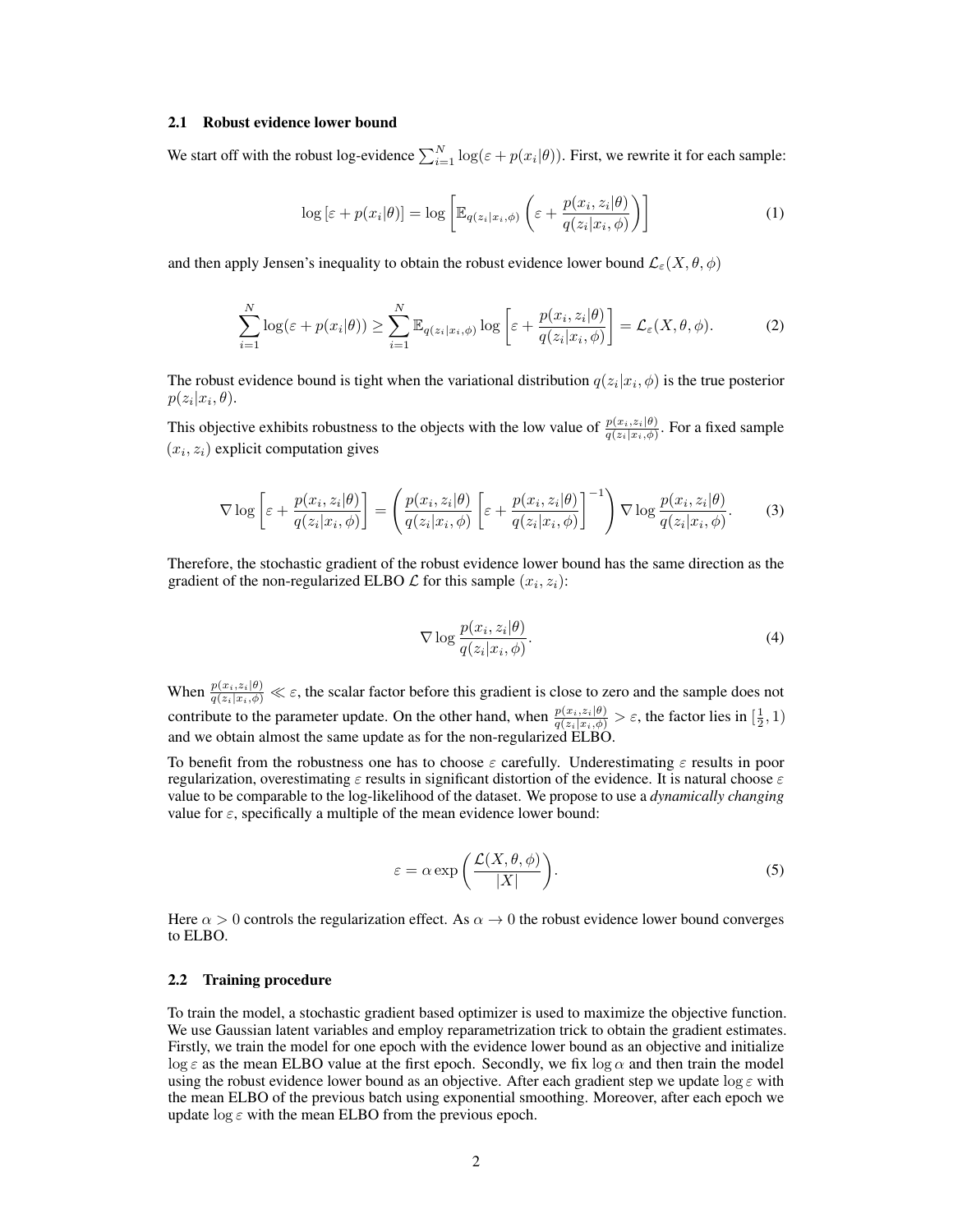<span id="page-2-0"></span>

Figure 1: Left: noisy MNIST, right: noisy OMNIGLOT. The proportion of (original:noise) data points is varied from 2:1 to 1:2. We compared test log-likelihood of the *original dataset* for variational autoencoders (VAE) and the proposed robust autoencoders (rVAE) with different regularization parameters  $\alpha$  (note that the x-axis is not uniform). rVAE successfully ignores the noise data points while VAE's quality degrades significantly.

<span id="page-2-1"></span>

Figure 2: Left: MNIST, right: OMNIGLOT. Log-likelihood estimates for the robust autoencoder and the variational autoencoder trained without the synthetic noise. In this setting, choosing a very small value of log  $\alpha$  results in a regularization effect leading to a small improvement over VAE (0.7) nats for MNIST, 0.74 nats for OMNIGLOT).

# 3 Experiments

In our experiments we used a model with the following architecture: fully-connected encoder and decoder had two hidden layers with 200 units, stochastic layer had 50 hidden units. Parametric ReLU [\(He et al., 2015\)](#page-3-4) activation units were used for the deterministic layers.

We used Adam [\(Kingma and Ba](#page-3-5) [\(2015\)](#page-3-5)) with parameters  $\beta_1 = 0.99, \beta_2 = 0.999, \epsilon = 10^{-4}$  for objective maximization. Each model was trained for 1000 epochs with a fixed learning rate of  $10^{-3}$ . Batch size was set to 200. The following rule was used to update  $\varepsilon$  after processing of each batch:  $\log \varepsilon_{new} = 0.99 \log \varepsilon_{old} + 0.01 \log \varepsilon$ , where  $\varepsilon$  is estimated using eqn. [\(5\)](#page-1-0).

In the first experiment we compared the robust variational autoencoders with autoencoders on two synthetic datasets. We used MNIST and OMNIGLOT [\(Lake et al., 2015\)](#page-3-6) as real-world base sets, and then added uninformative data points, i.e. 28 ∗ 28 images with each pixel's intensity equal to the mean pixel intensity of the original dataset. Due to dynamic binarization [\(Burda et al., 2016\)](#page-3-0) these data points act as noise. We varied the relation of the number of the original data points to the number of noise data points from 2:1 to 1:2.

To evaluate the models performance we computed mean log-likelihood estimate over 200 samples on MNIST and OMNIGLOT test sets (without any noise). The range of  $\log \alpha$  was selected empirically: we started with  $\log \alpha = -50$  and then increased it to find the optimal value with respect to the test likelihood.